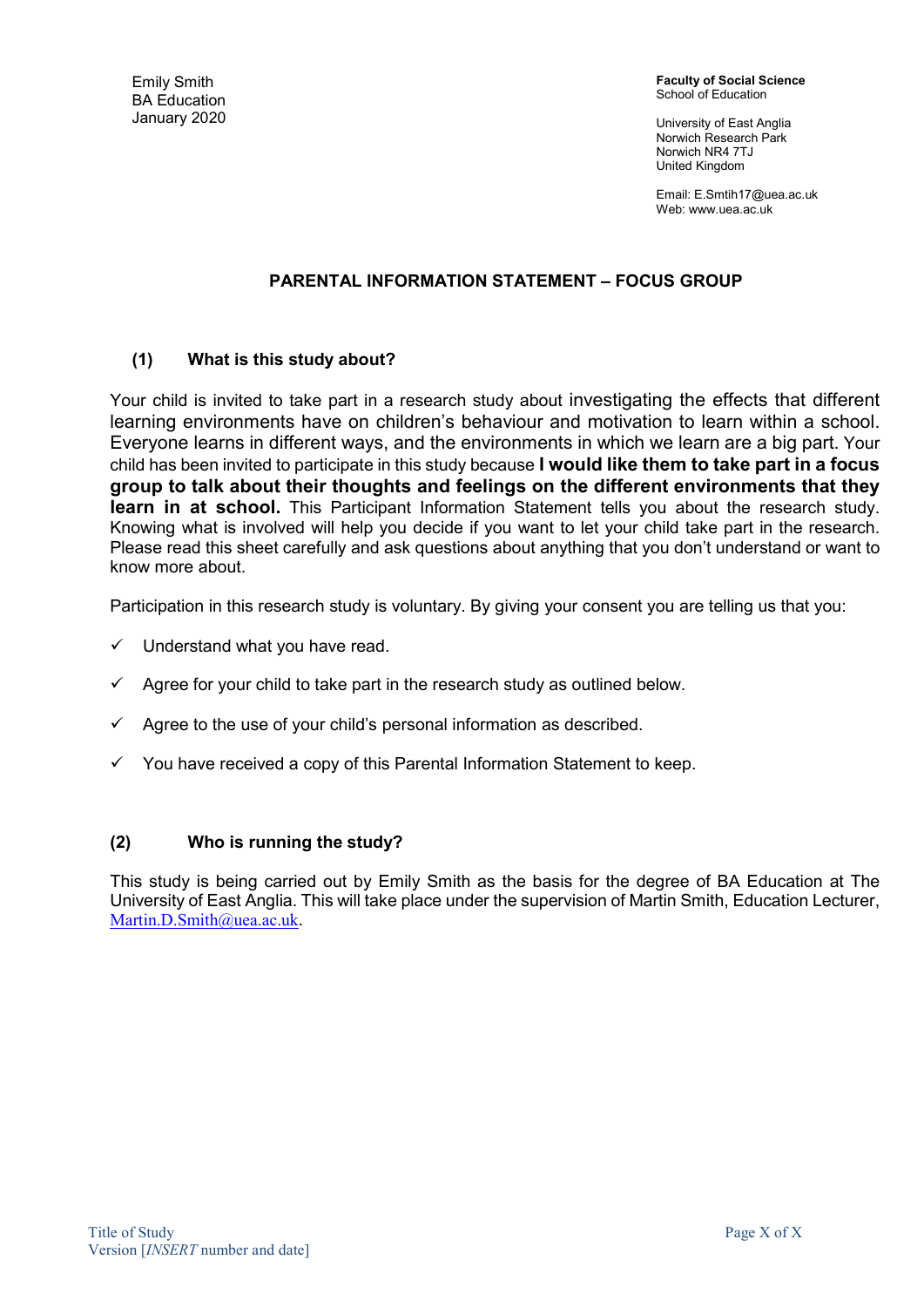# (3) What will the study involve?

The focus group activity will involve your child discussing their thoughts and feelings about the different learning environments within their school. This will be a semistructured discussion between myself, your child and other children in their class. I hope that this group will act as a safe place for your child to talk openly about what they do and do not enjoy about their lessons at school. This will take place toward the end of the Spring Term (end of February/beginning of March 2020). Your child has the right to not answer any questions during the interview if they do not want to, all they have to do is tell me they do not wish to answer. This focus group will take place during their school day at an appropriate time and place decided between myself and their teacher.

# (4) How much of my child's time will the study take?

I will only be doing one focus group which will take no longer than 30 minutes of their time. This will be at a convenient time such as during their lunch break so that it does not take up their learning time.

#### (5) Does my child have to be in the study? Can they withdraw from the study once they've started?

Being in this study is completely voluntary and your child does not have to take part. Your decision whether to let them participate will not affect your/their relationship with the researchers or anyone else at the University of East Anglia now or in the future. If you do decide to let your child take part in the study and then change your mind later (or they no longer wish to take part), they are free to withdraw up until  $6<sup>th</sup>$  March 2020. You can do this by contacting me or your child's teacher either in person or via email. Withdrawing from this study means that any information collected about your child will be immediately erased and not used in the report of my research.

If your child takes part in a focus group, they are free to stop participating at any stage or to refuse to answer any of the questions. However, it will not be possible to withdraw their individual comments from our records once the group has started, as it is a group discussion.

# (6) Are there any risks or costs associated with being in the study?

Aside from giving up your time, we do not expect that there will be any risks or costs associated with taking part in this study for your child.

# (7) Are there any benefits associated with being in the study?

We hope that this study will reflect a broader discussion of the effects our learning environment has on us and encourage greater self-reflection. Being able to talk openly about what they enjoy (or perhaps don't enjoy so much) about different classroom settings should hopefully be a benefit to all. In addition to this, the results of this study should ideally help to identify the importance of learning environments.

# (8) What will happen to information that is collected during the study?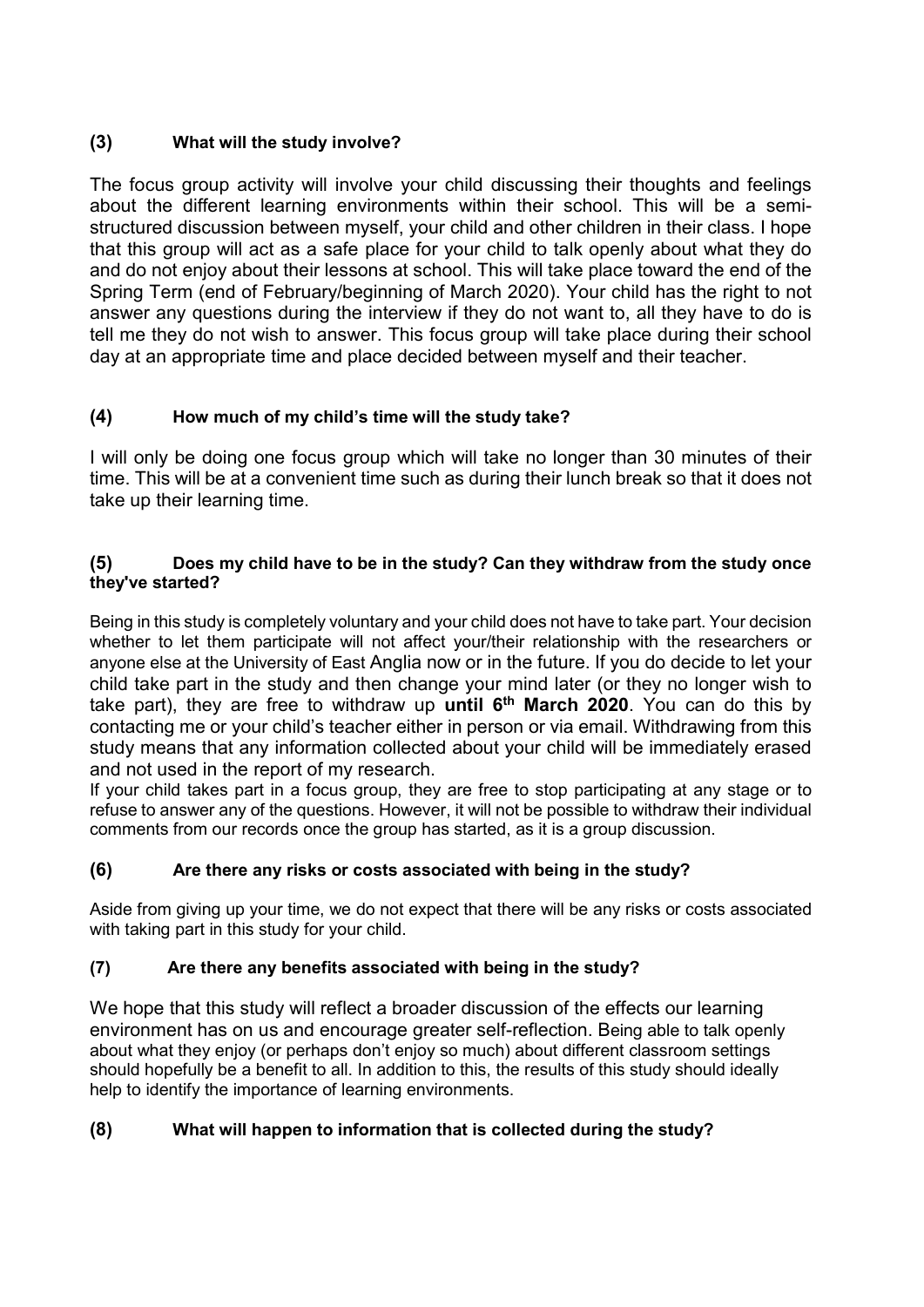As stated above, the information about your child that may be collected during this focus group and used in this study includes the answers that they give. The focus group activity will be voice recorded and will be used for analysis within this study only. The voice recording will be transcribed onto a document within a password-protected device (of which only I have access to). This information may be publicised within the research report, but your child will remain anonymous. This information will only be made available to myself, my UEA assessor and any external examiners.

The data collected for this study will be used only to form part of my BA Education Year 2 small scale educational research project.

By providing your consent, you are agreeing to us collecting personal information about your child for the purposes of this research study. Your information will only be used for the purposes outlined in this Participant Information Statement, unless you consent otherwise. Data management will follow the 2018 General Data Protection Regulation Act and the University of East Anglia Research Data Management Policy (2015).

Your child's information will be stored securely, and your child's identity/information will be kept strictly confidential, except as required by law. Study findings may be published, but your child will not be identified in these publications if you and your child decide to participate in this study. In this instance, data will be stored for a period of no longer than 2 years and then destroyed.

# (9) What if we would like further information about the study?

When you have read this information, Emily Smith will be available to discuss it with you further and answer any questions you may have. If you would like to know more at any stage during the study, please feel free to contact Martin Smith (Education Lecturer) via email: Martin.D.Smith@uea.ac.uk.

# (10) Will I be told the results of the study?

You and your child have a right to receive feedback about the overall results of this study. You can tell us that you wish to receive feedback by ticking the relevant box on the consent form. This feedback will be in the form of a summary (of no more than two sides of A4) which will be made available once the report has been submitted. You will receive this feedback after the end of this study.

# (11) What if we have a complaint or any concerns about the study?

The ethical aspects of this study have been approved under the regulations of the University of East Anglia's School of Education and Lifelong Learning Research Ethics Committee.

If there is a problem, please let me know. You can contact me via the University at the following address:

Emily Smith

School of Education and Lifelong Learning

University of East Anglia

NORWICH NR4 7TJ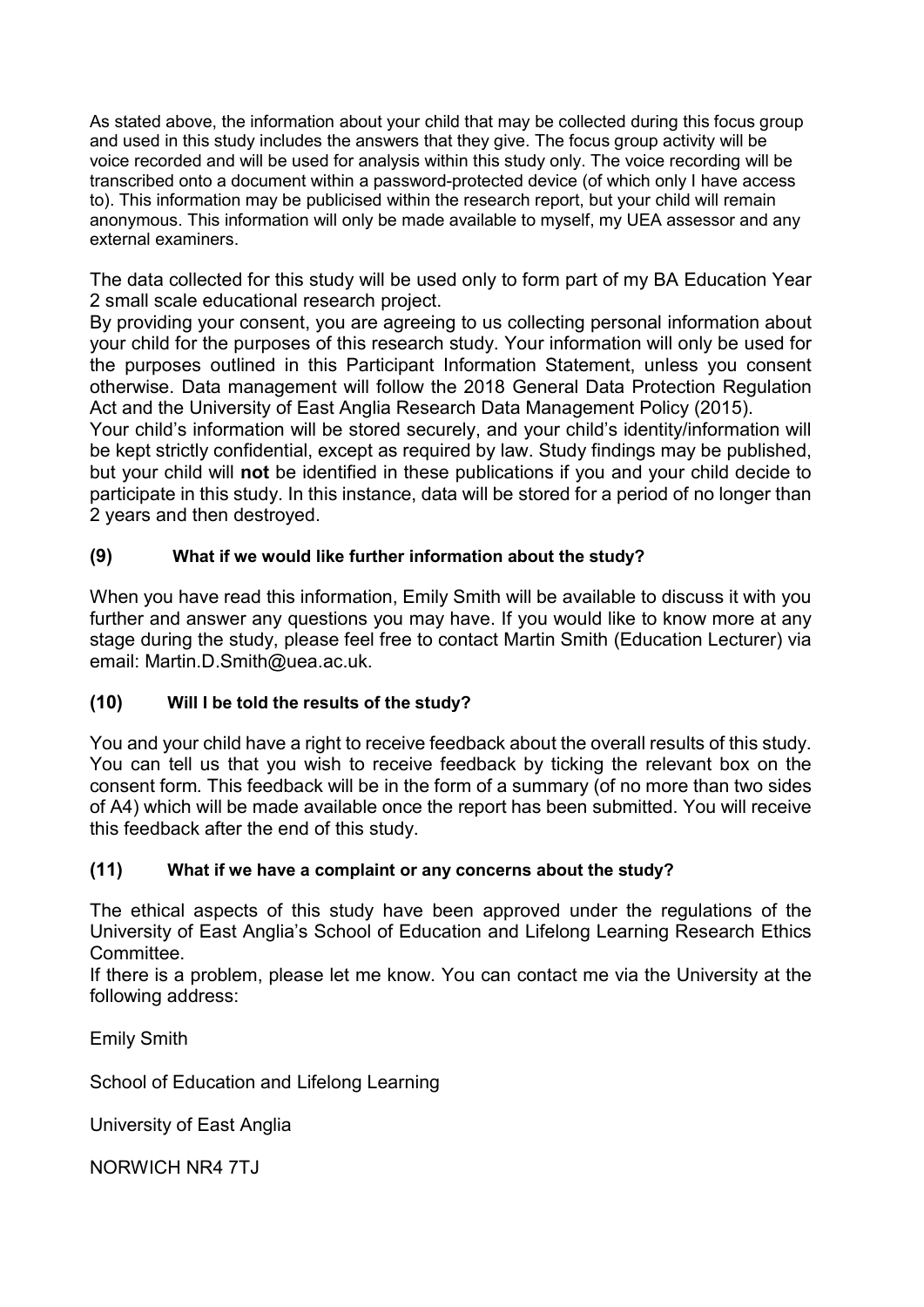#### E.Smith17@uea.ac.uk

If you would like to speak to someone else, you can contact my supervisor:

Martin Smith,

Martin.D.Smith@uea.ac.uk.

If you (or your child) are concerned about the way this study is being conducted or you wish to make a complaint to someone independent from the study, please contact the interim Head of the School of Education and Lifelong Learning, Professor Nalini Boodhoo at N.Boodhoo@uea.ac.uk.

#### (12) OK, I'm happy for my child to take part – what do I do next?

You need to fill in one copy of the consent form and have it returned to your child's class teacher by the end of January 2020. Please keep the letter, information sheet and the 2<sup>nd</sup> copy of the consent form for your information.

#### This information sheet is for you to keep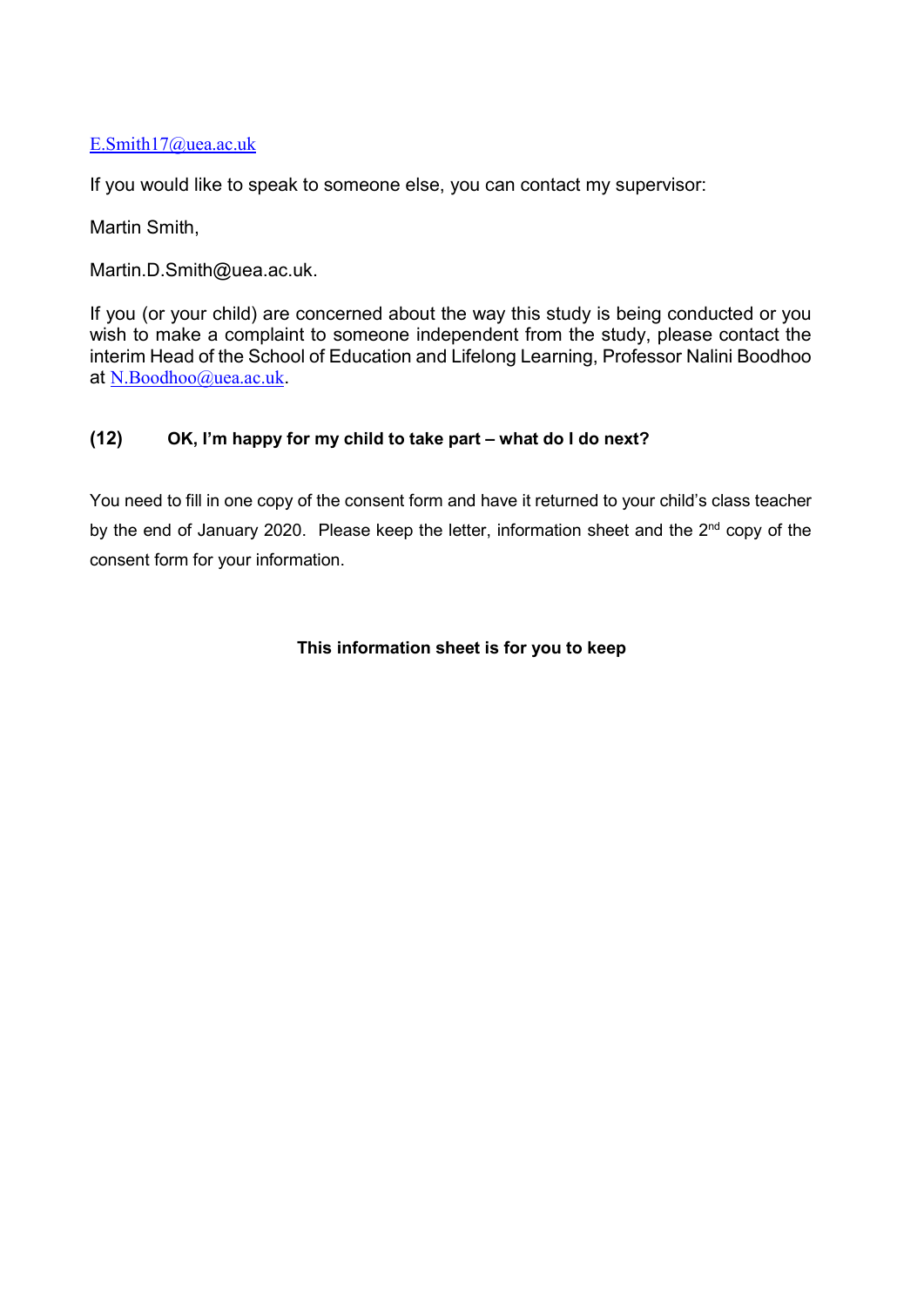#### PARENT/CARER CONSENT FORM (1<sup>st</sup> Copy to Researcher)

| consent                                     | īΩ | mv |  | child   |
|---------------------------------------------|----|----|--|---------|
|                                             |    |    |  | CHILD'S |
| NAME] participating in this research study. |    |    |  |         |

In giving my consent I state that:

 $\checkmark$  I understand the purpose of the study, what my child will be asked to do, and any risks/benefits involved.

 $\checkmark$  I have read the Information Statement and have been able to discuss my child's involvement in the study with the researchers if I wished to do so.

 $\checkmark$  The researchers have answered any questions that I had about the study and I am happy with the answers.

 I understand that being in this study is completely voluntary and my child does not have to take part. My decision whether to let them take part in the study will not affect our relationship with the researchers or anyone else at the University of East Anglia now or in the future.

I understand that my child can withdraw from the study by  $6<sup>th</sup>$  March 2020.

 I understand that my child may leave the focus group at any time if they do not wish to continue. I also understand that it will not be possible to withdraw their comments once the group has started as it is a group discussion.

I understand that the results of this study may be published, and that publications will not contain my child's name or any identifiable information about my child.

I consent to:

| $\bullet$ | Audio-recording of my child                                                 | YES O | NO. |  |
|-----------|-----------------------------------------------------------------------------|-------|-----|--|
|           | Would you like to receive feedback about the overall results of this study? | YFS.  | NO. |  |
|           |                                                                             |       |     |  |

If you answered YES, please indicate your preferred form of feedback and address:

Postal: \_\_\_\_\_\_\_\_\_\_\_\_\_\_\_\_\_\_\_\_\_\_\_\_\_\_\_\_\_\_\_\_\_\_\_\_\_\_\_\_\_\_\_\_\_\_\_\_\_\_\_\_\_\_\_

Email: \_\_\_\_\_\_\_\_\_\_\_\_\_\_\_\_\_\_\_\_\_\_\_\_\_\_\_\_\_\_\_\_\_\_\_\_\_\_\_\_\_\_\_\_\_\_\_\_\_\_\_

\_\_\_\_\_\_\_\_\_\_\_\_\_\_\_\_\_\_\_\_\_\_\_\_\_\_\_\_\_\_\_\_\_\_\_\_\_\_\_\_\_\_\_\_\_\_\_\_\_\_\_

................................................................... **Signature** 

 ................................... .................................................... PRINT name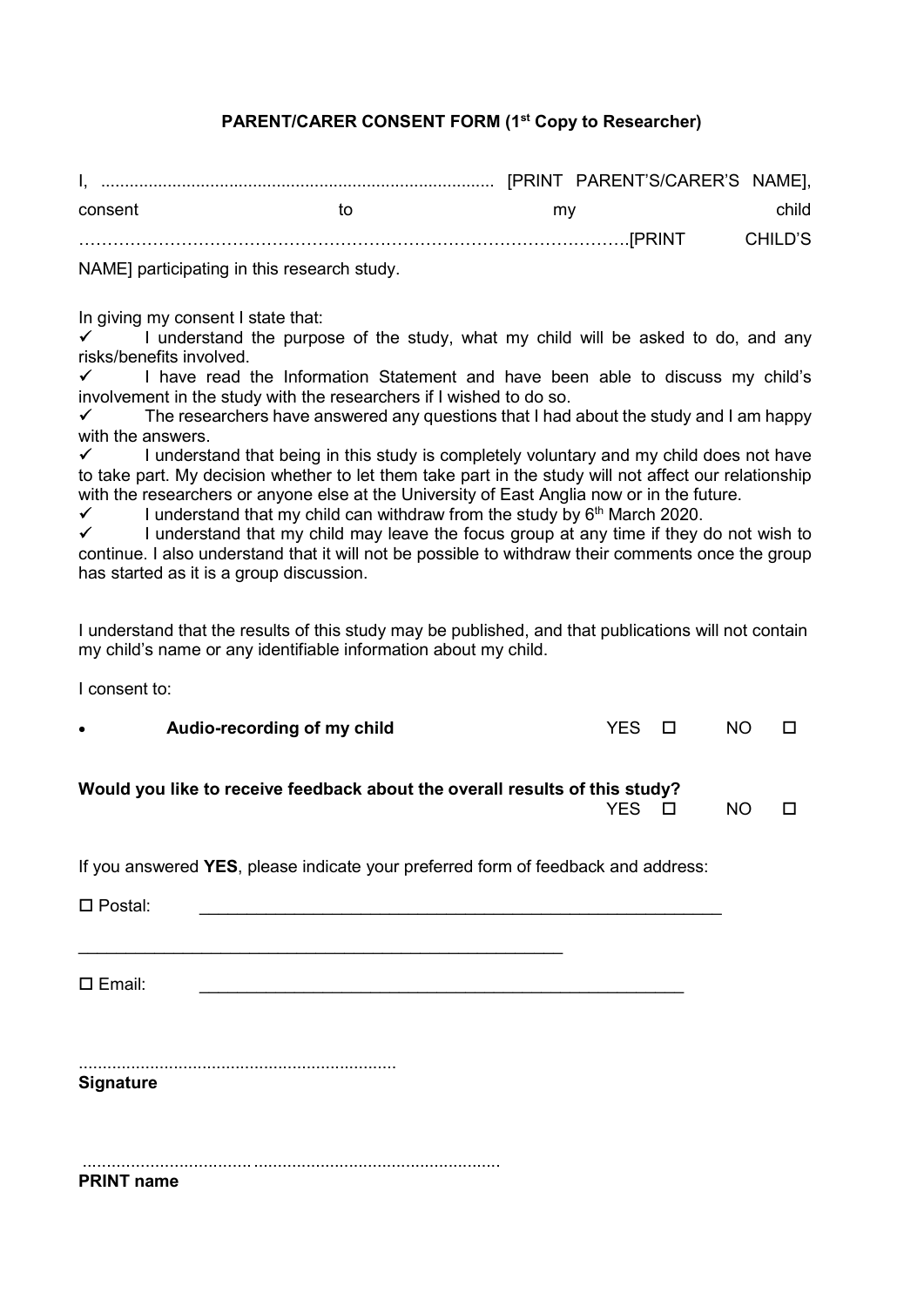**Date**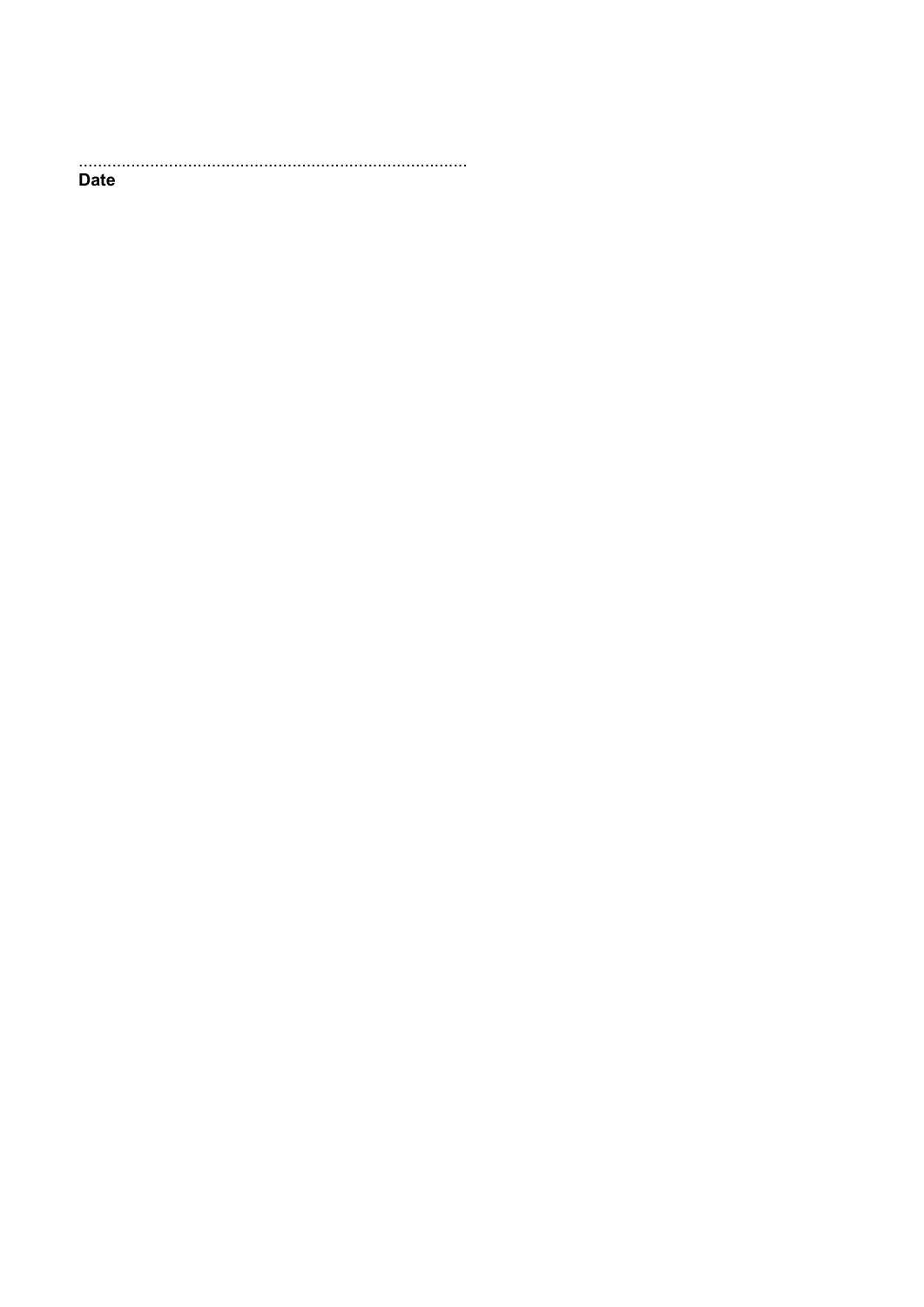# PARENT/CARER CONSENT FORM (2<sup>nd</sup> Copy to Parent/Carer)

| consent                                     | īΩ | mv |  | child   |
|---------------------------------------------|----|----|--|---------|
|                                             |    |    |  | CHILD'S |
| NAME] participating in this research study. |    |    |  |         |

In giving my consent I state that:

 I understand the purpose of the study, what my child will be asked to do, and any risks/benefits involved.

 $\checkmark$  I have read the Information Statement and have been able to discuss my child's involvement in the study with the researchers if I wished to do so.

 The researchers have answered any questions that I had about the study and I am happy with the answers.

 I understand that being in this study is completely voluntary and my child does not have to take part. My decision whether to let them take part in the study will not affect our relationship with the researchers or anyone else at the University of East Anglia now or in the future.

I understand that my child can withdraw from the study by  $6<sup>th</sup>$  March 2020.

 $\checkmark$  I understand that my child may leave the focus group at any time if they do not wish to continue. I also understand that it will not be possible to withdraw their comments once the group has started as it is a group discussion.

 $\checkmark$  I understand that personal information about my child that is collected over the course of this project will be stored securely and will only be used for purposes that I have agreed to. I

understand that information about my child will only be told to others with my permission, except as required by law.

I understand that the results of this study may be published, and that publications will not contain my child's name or any identifiable information about my child.

I consent to:

| Audio-recording of my child | YES O | NO. | $\Box$ |
|-----------------------------|-------|-----|--------|
|                             |       |     |        |
|                             |       |     |        |

#### Would you like to receive feedback about the overall results of this study?

NO DESIGNATION DES DESIGNATIONS DES DES NOTES DE NOTES DE L'ON DES DES NOTES DE L'ON DES DES DES NOTES DE L'ON

If you answered YES, please indicate your preferred form of feedback and address:

Postal: \_\_\_\_\_\_\_\_\_\_\_\_\_\_\_\_\_\_\_\_\_\_\_\_\_\_\_\_\_\_\_\_\_\_\_\_\_\_\_\_\_\_\_\_\_\_\_\_\_\_\_\_\_\_\_

Email: \_\_\_\_\_\_\_\_\_\_\_\_\_\_\_\_\_\_\_\_\_\_\_\_\_\_\_\_\_\_\_\_\_\_\_\_\_\_\_\_\_\_\_\_\_\_\_\_\_\_\_

...................................................................

**Signature**